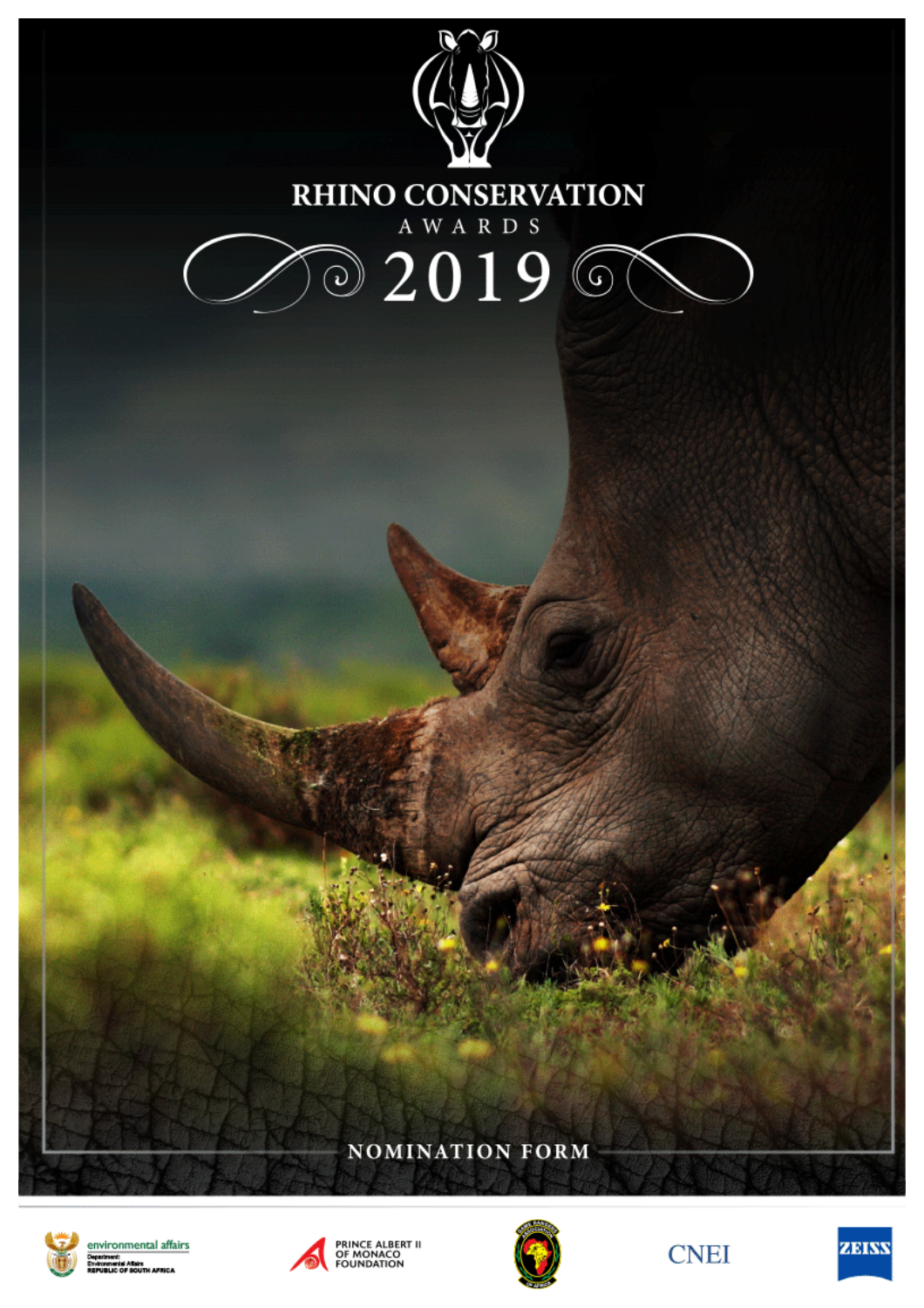

In 2011 Dr Larry Hansen, and Miss Xiaoyang Yu, founded the Rhino Conservation Awards to recognize significant role players involved in rhino conservation. Through the support of sponsors ZEISS and China New Enterprises Inc, and in collaboration with the South African Department of Environmental Affairs and the Game Rangers Association of Africa, these Awards continue to acknowledge the work being done in the fight against rhino poaching.

It is the dedication of all those involved in countering the threat of rhino poaching in Africa that will help bring an end to this scourge. Often facing physical danger, political opposition and severe financial constraints, this selfless group of conservationists continue to work to save our natural heritage.

The primary objective of the awards is to give recognition to the leading role players in African rhino conservation and in doing so raise awareness of the amazing work that they do. This will serve to motivate these dedicated men and women to keep fighting to ensure the rhino's survival for the benefit of this and future generations.

The Rhino Conservation Awards will be presented in July 2019 at a Gala Dinner function at Montecasino in Gauteng, South Africa. High-level dignitaries under the patronage of His Serene Highness Prince Albert II of Monaco will attend, including South African government officials, foreign diplomats, media, sponsors, and other significant NGOs supporting rhino conservation.

www.rhinoawards.org







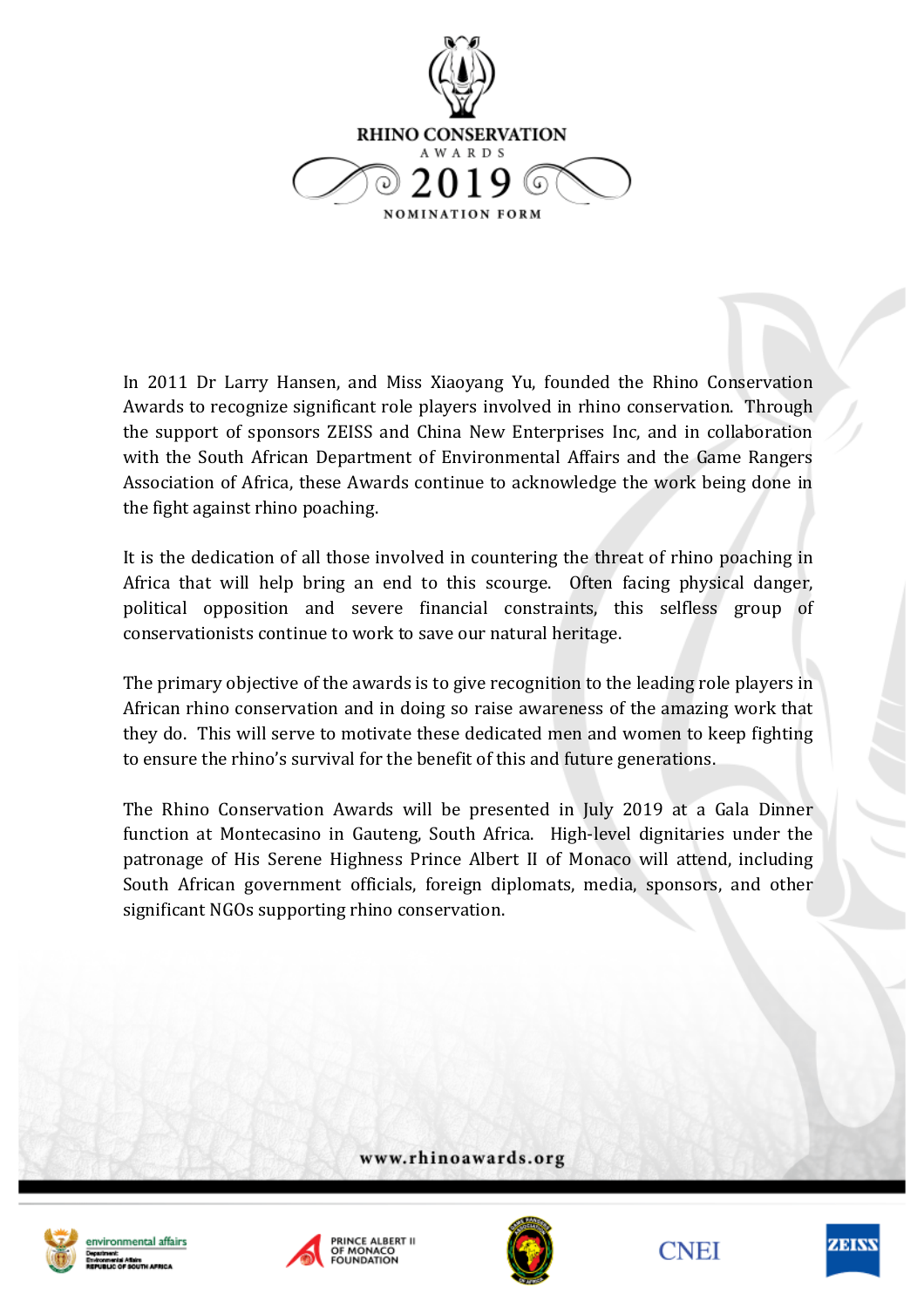

# **2019 AWARD CATEGORIES**

## Only work done over the past 12 months starting July 2018 **will be considered in the adjudication.**

### **1. Best Field Ranger:**

This must be an employed field ranger who works daily in the field of active rhino protection and risks personal safety and comfort to do so.

### **2. Best Conservation Practitioner:**

This must be a person, team or entity working full-time in the conservation field and combating rhino poaching through excellence in protected area management, intelligence gathering, strategic counter poaching operations etc.

### **3. Best Political, Investigative and Judicial support:**

This must be a person, team or entity that plays a significant role in the political, investigative or judicial arenas and whose actions resulted in supporting the conservation of rhino in Africa. This includes law enforcement agencies, units and personnel.

#### **4. Best Rhino Conservation Supporter:**

This must be a person, team or entity that plays a significant role in supporting the conservation of rhino. Supporters can lend support from any field that includes but is not limited to the scientific, awareness, education or funding spheres.

### **5. Special Award for Endangered Species Conservation**:

This must be a person, team or entity working full-time in the field to combat poaching of other endangered species through in field protection, protected area management, intelligence gathering, strategic counter poaching operations etc. This includes field rangers and conservation practitioners.

www.rhinoawards.org









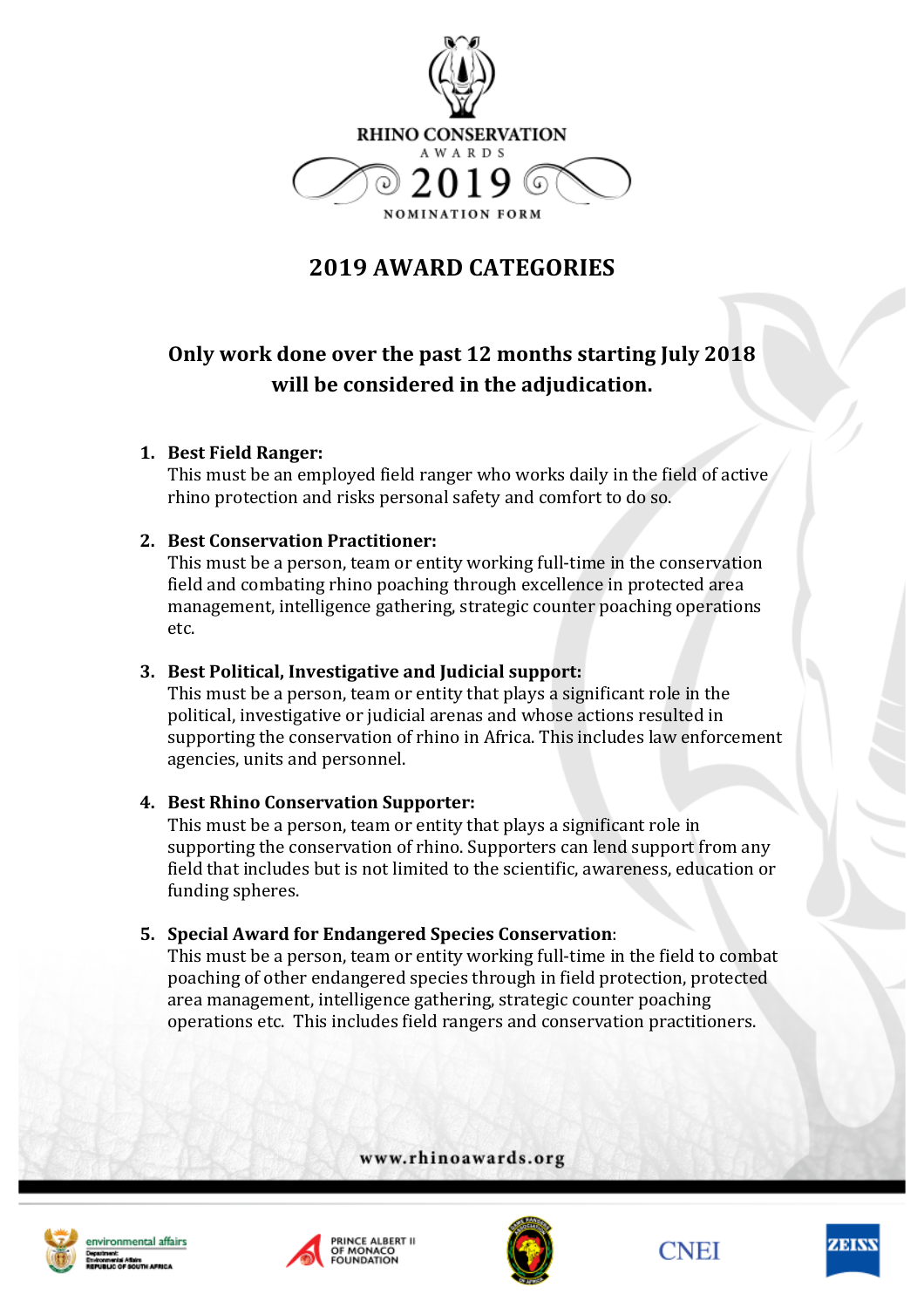

## **NOMINATION PROCEDURE AND RULES**

- 1. Only the following five pages must be submitted as your nomination. Your motivation should be succinct and not exceed an A4 page in each category, and should follow the criteria given.
- 2. Nominations for awardees are open to any person/team/ entity that meets the criteria set down below.
- 3. Only details of the work done by the nominee since July 2018 will be considered.
- 4. Persons / Teams/Entities from any African Rhino Range State are eligible for nomination of the rhino specific categories. Persons / Team / Entities from any African State are eligible for the Special Award for Endangered Species Conservation.
- 5. A nominee may be nominated for more than one category, but each category nomination must be submitted on a separate nomination form.
- 6. No addendums or extensions to the nomination form will be considered.
- 7. Nominations can be submitted in the following ways:
	- a. Download and complete it electronically and submit by E-mail to info@gameranger.co.za
	- b. Mail the completed nomination form to: PO Box 84420, Greenside, 2034, Gauteng, South Africa
	- c. Complete and submit a nomination on the website: www.rhinoconservationawards.org
- 8. Nomination submissions will close on 24<sup>th</sup> May 2019 at 17:00.
- 9. Finalists will be advised in writing and will need to attend the Award Ceremony in July 2019 at Montecasino in Gauteng, South Africa.
- 10. The decision of the adjudication panel is final and no correspondence or discussion will be entered into regarding winners of the Awards.

### **ENQUIRIES:**

Janyce Dalziel: +27 (0)83 6541180 or janyce@currintevents.co.za

www.rhinoawards.org







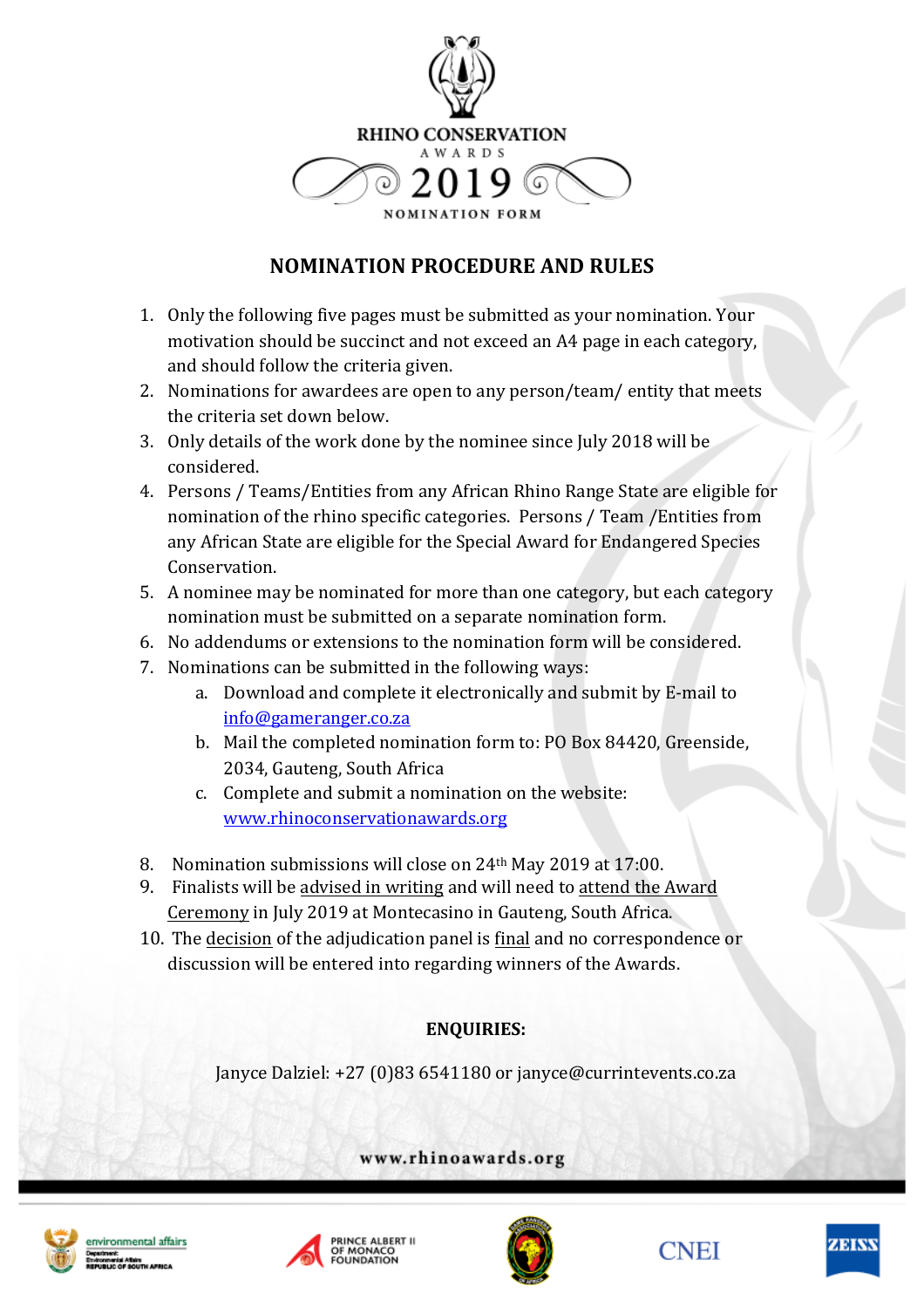

### **NOMINEE** (Person / Team or Entity that is nominated for an award):

| Name:       | Prof/Dr/Mr/Mrs/Me: |            |  |
|-------------|--------------------|------------|--|
| Occupation: |                    |            |  |
| Employer:   |                    |            |  |
| Telephone:  | Landline:          | Cellphone: |  |
| Postal      |                    |            |  |
| Address:    |                    |            |  |
| Email       |                    |            |  |
| Address:    |                    |            |  |

### **NOMINATOR** *(Person who is submitting the nomination):*

| Name:       | Prof/Dr/Mr/Mrs/Me: |            |
|-------------|--------------------|------------|
| Occupation: |                    |            |
| Employer:   |                    |            |
| Telephone:  | Landline:          | Cellphone: |
| Postal      |                    |            |
| Address:    |                    |            |
| Email       |                    |            |
| Address:    |                    |            |

### Please tick the category for which the nomination is submitted:

Best Field Ranger

Best Conservation Practitioner

 $\Box$  Best Political, Investigative and Judicial support

Best Rhino Conservation Supporter

□ Special Award for Endangered Species Conservation

www.rhinoawards.org







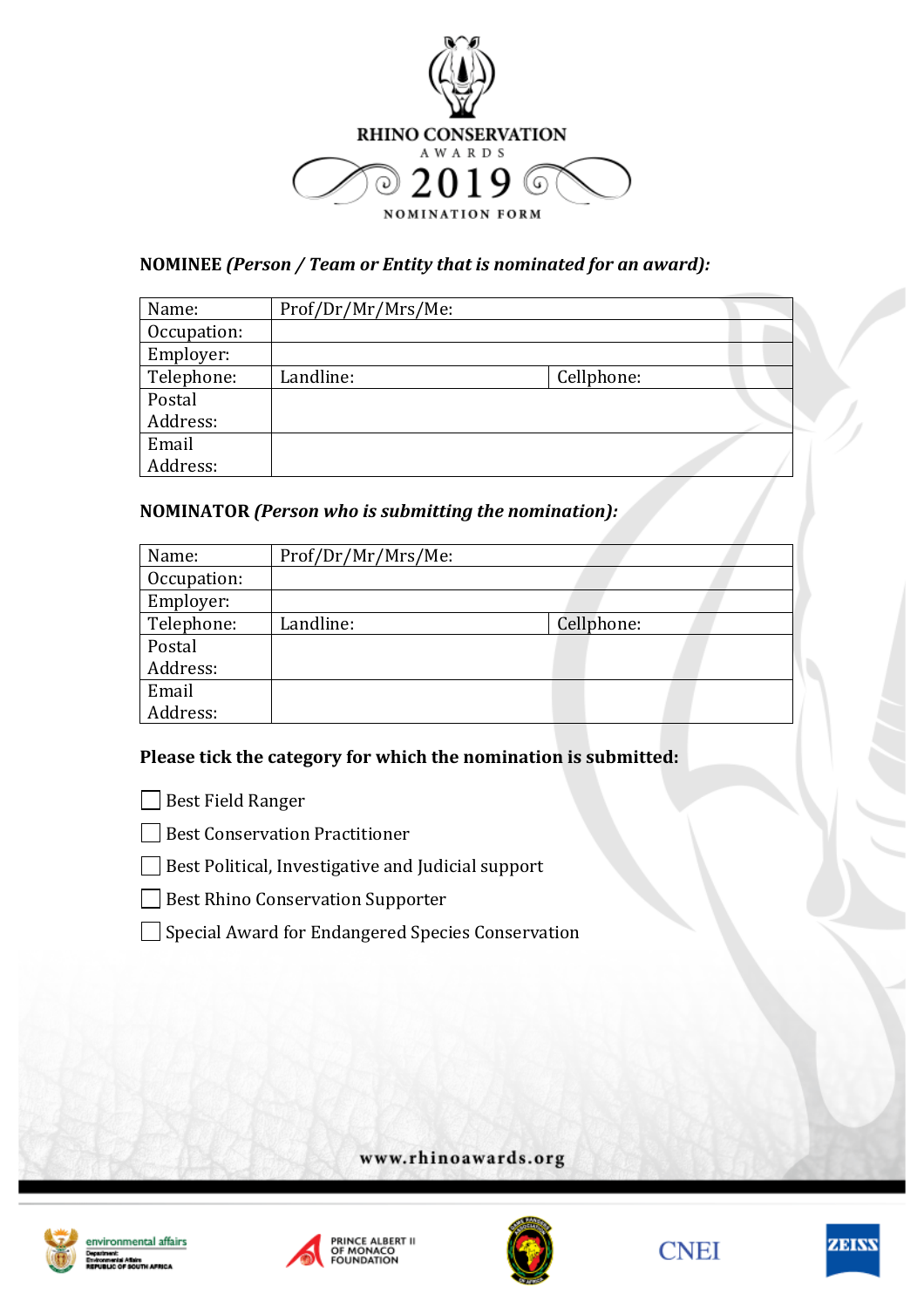

### 1. General description of work

www.rhinoawards.org







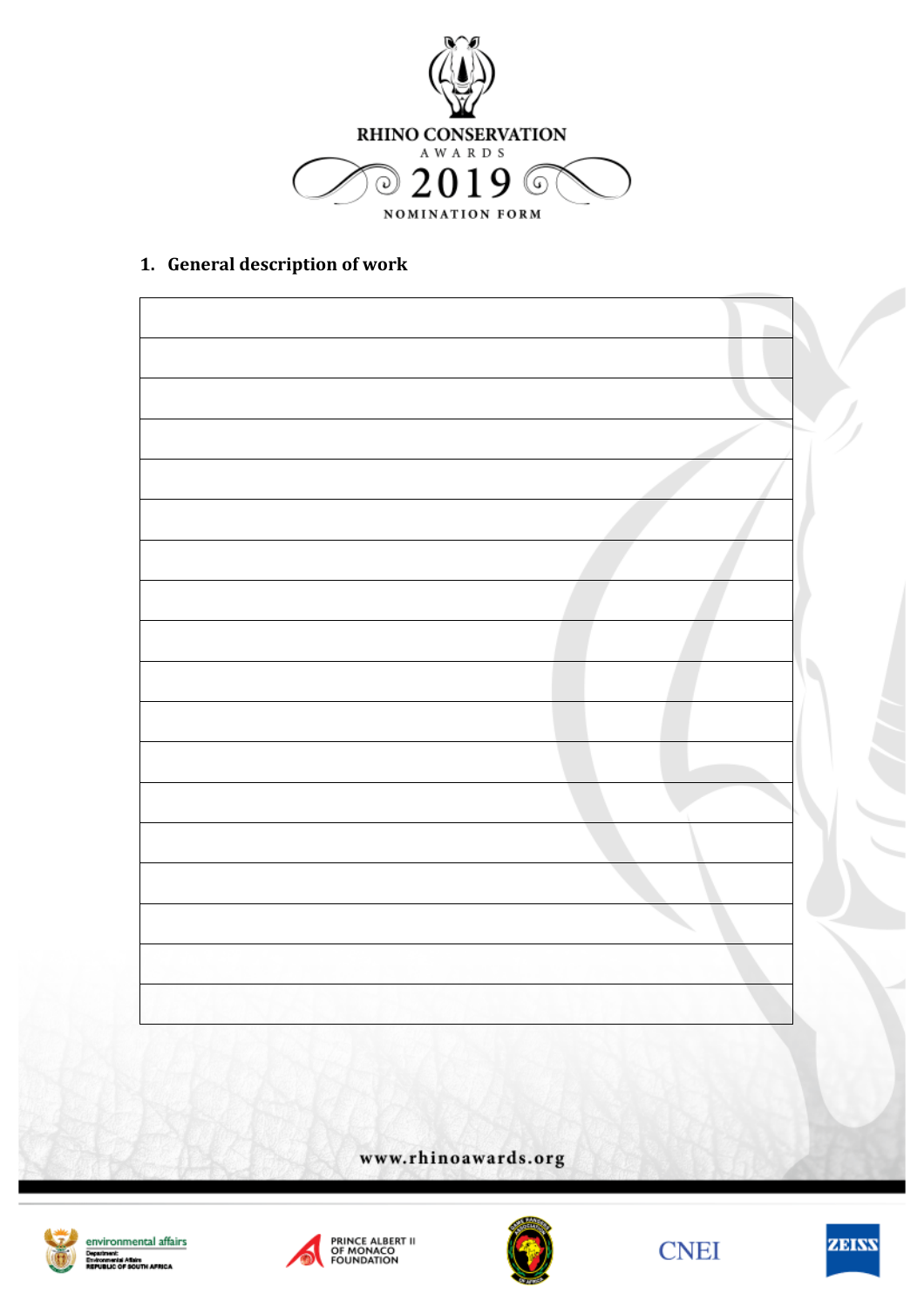

2. **Impact that the nominee has had to date** 

www.rhinoawards.org









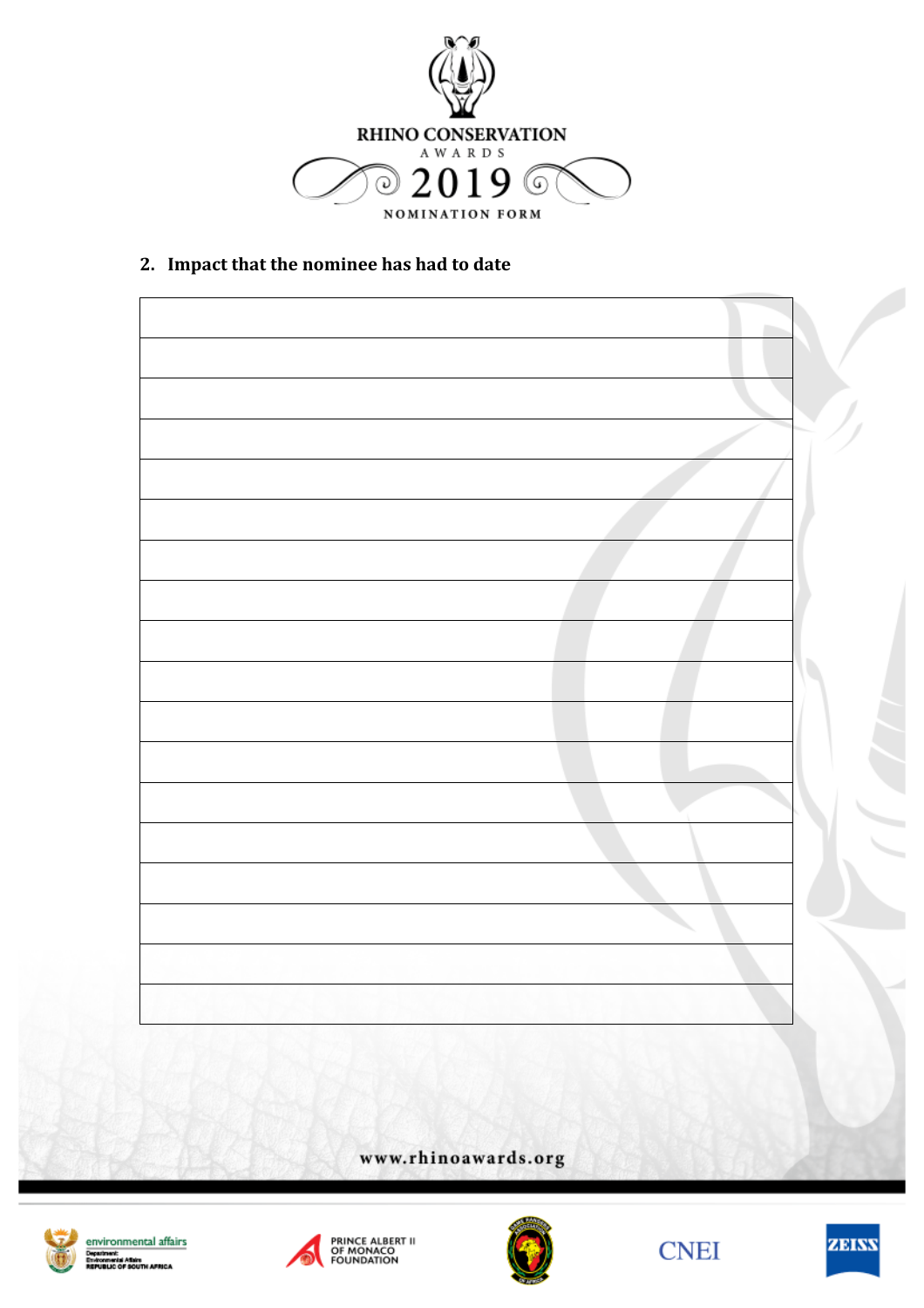

3. Odds against which the nominee had to work

www.rhinoawards.org







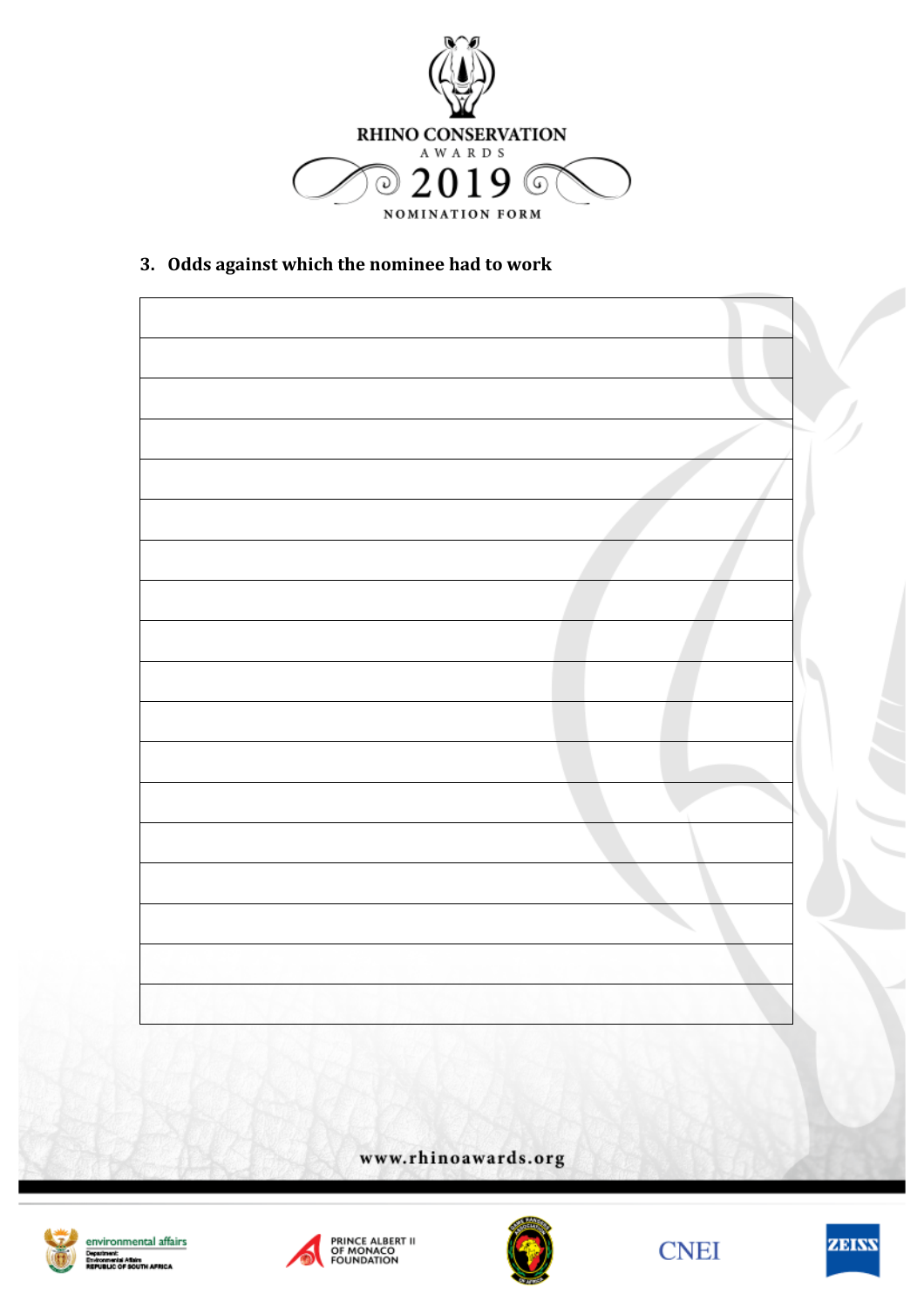

4. Detailed achievements to date (limited for the past 12 months)

www.rhinoawards.org